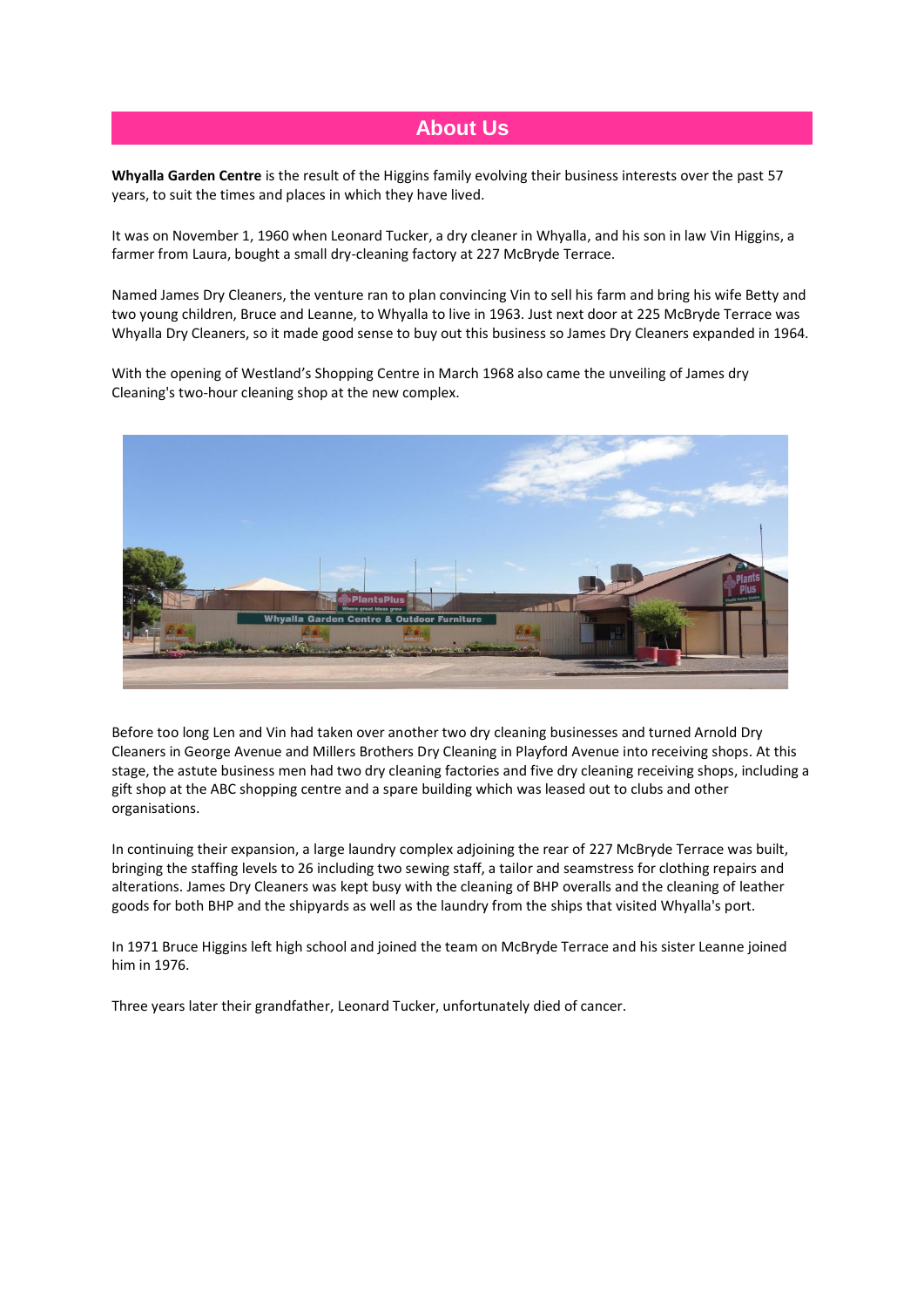



The 1970s was the first time that fashions changed and as people started to dress more casual, wash and wear became the norm. This signalled the start of the decline of the dry-cleaning volume in Whyalla, which had already peaked.

The closure of the shipyards in 1978 and the decline in population saw the five receiving shops and gift shop each gradually fold, leaving just the two factories. Vin then had the foresight in starting up an industrial sewing business especially since there was a new outdoor fabric called woven shade cloth on the market. This was the birth of Whyalla Outdoor Fabrics.

He was also hooked on growing and breeding orchids, so much so that his back yard was covered in them. This interest led to the opening of a garden section on the dry-cleaning side of the site and in 1980 the Whyalla Orchid Nursery began trading.

The outdoor fabrics business grew quickly and was well patronised, while the nursery business slowly but surely began to find it roots.

During that time, there were a number of garden shops in the city including The Garden Shop in town, The Avenue Garden Shop in Essington Lewis Avenue, The Evergreen Nursery at Eight Mile Creek and Gemini Garden Centre in McDouall Stuart Avenue.





In 1986 the decision was made to close the dry cleaning and laundry factory in McBryde Terrace and sell the Westland factory so that Vin, Bruce and Leanne could develop new business ventures. That ended the dynasty that was James Dry Cleaners. But the story continues.

Back in 1983 the Garden Centre, then known as Whyalla Outdoor Fabric and Garden Centre, joined a South Australian-based Get Growing garden centre group.